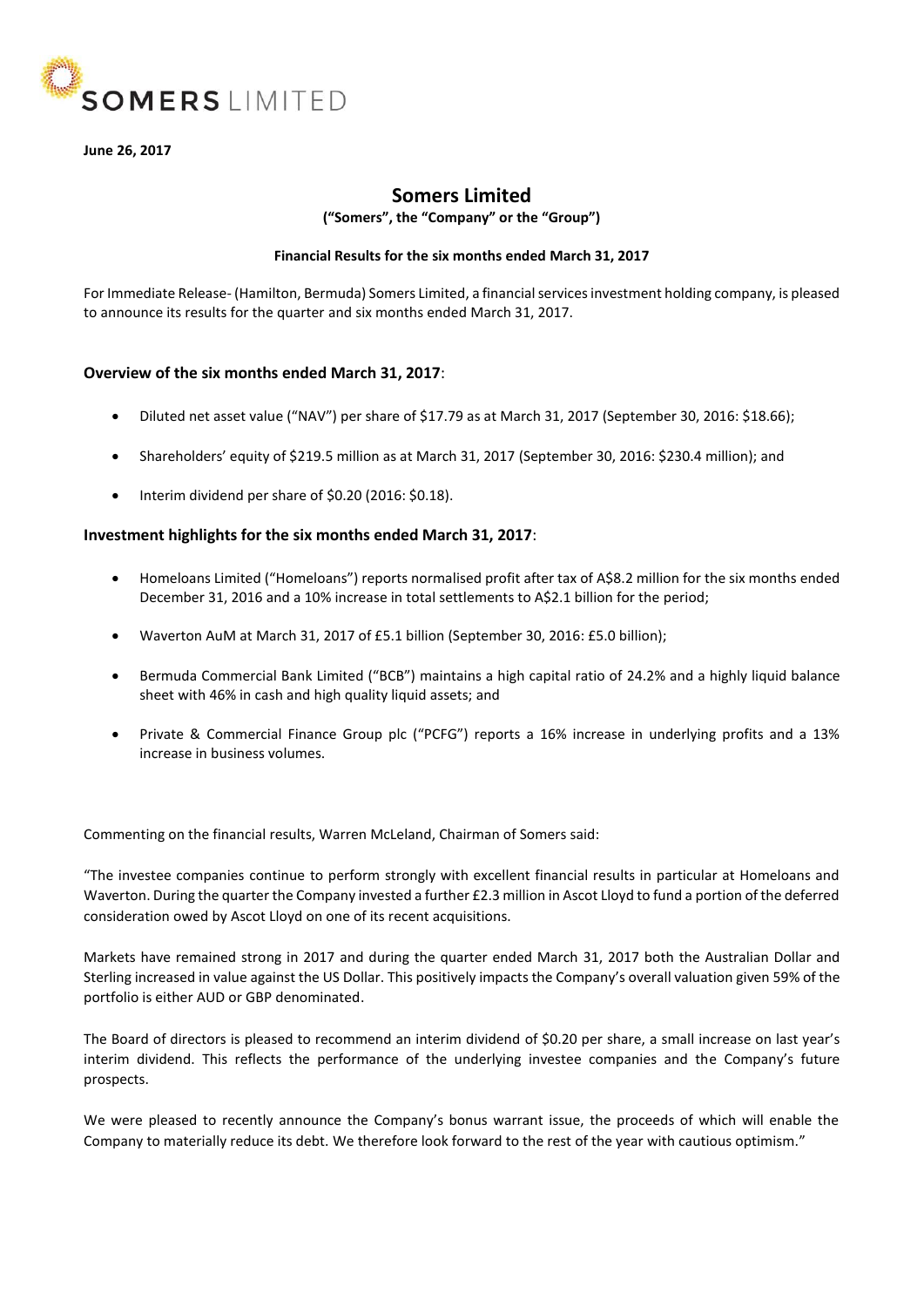

# **Summary of Somers' results for the six months ended March 31, 2017**

## **Introduction**

During the March quarter Somers recorded net income of \$4.1 million (2016: net loss of \$1.8 million). This reduced the year to date net loss to \$6.6 million (2016: net loss of \$1.7 million). The basic and diluted loss per share for the six month period was \$0.54 and \$0.38 respectively (2016: basic and diluted loss per share of \$0.14). The Company's diluted net asset value per share was \$17.79 as at March 31, 2017 (September 2016: \$18.66).

During the quarter there was a \$0.4 million loss on the Company's investment portfolio (2016: loss of \$0.9 million). This increased year to date investment losses to \$4.1 million (2016: losses of \$2.2 million). Investment gains and losses result from changes in the valuations of the Company's investments and the year to date loss was due to reductions in the value of our holding in Ascot Lloyd following a reduction in the company's maintainable EBITDA.

Net foreign exchange gains were \$5.5 million for the quarter with an additional \$1.2 million of exchange gains on Somers' investment in its foreign operations. These gains reduced the six month year to date exchange losses to \$1.1 million and \$2.4 million respectively. As at March 31, 2017 60% of Somers' investment portfolio is denominated in foreign currencies, and therefore currency fluctuations can have a material impact on the Company's profitability and NAV per share. The main driver of the Q2 currency gains was the 6.0% appreciation of the Australian Dollar versus the Dollar. These exchange movements were primarily unrealised.

The Company did not receive any distributions in the period. This compares to \$2.5 million in the same period last year.

Total assets were \$337.3 million at March 31, 2017 down from \$346.9 million at September 30, 2016 primarily due to the currency and investment movements outlined above. The investment portfolio was \$327.1 million as at March 31, 2017 (September 30, 2016: \$332.0 million) with equity investments (\$309.7 million) accounting for 94.7% of this total. The remaining 5.3% (\$17.4 million) consisted of convertible loan note investments. Within investments, BCB at \$104.8 million, Homeloans at \$91.2 million and Waverton at \$71.1 million together represent 81.7% of total investments.

#### **Borrowings**

Total borrowings were \$26.6 million at March 31, 2017 (September 30, 2016: \$26.5 million). Of the total borrowings, \$8.3 million is bank debt and the balance is debt funding provided by UIL Limited, Somers' largest shareholder, for investment purposes.

# **Shareholders' Equity**

Shareholders' equity ended the period at \$219.5 million (September 30, 2016: \$230.4 million). \$2.9 million of the \$4.4 million dividends paid in January 2017 were reinvested, under the dividend reinvestment plan, through the issuance of 209,061 shares, resulting in an increase in the number of issued shares to 12,310,608 as at March 31, 2017.

Somers' share price ended the period at \$12.00, a discount of 32.5% to the Company's diluted NAV per share.

#### **Dividend**

The Company's Board has resolved to pay an interim dividend of \$0.20 a share (2016: \$0.18). The record date for the dividend will be July 17, 2017 and the payment date will be July 27, 2017.